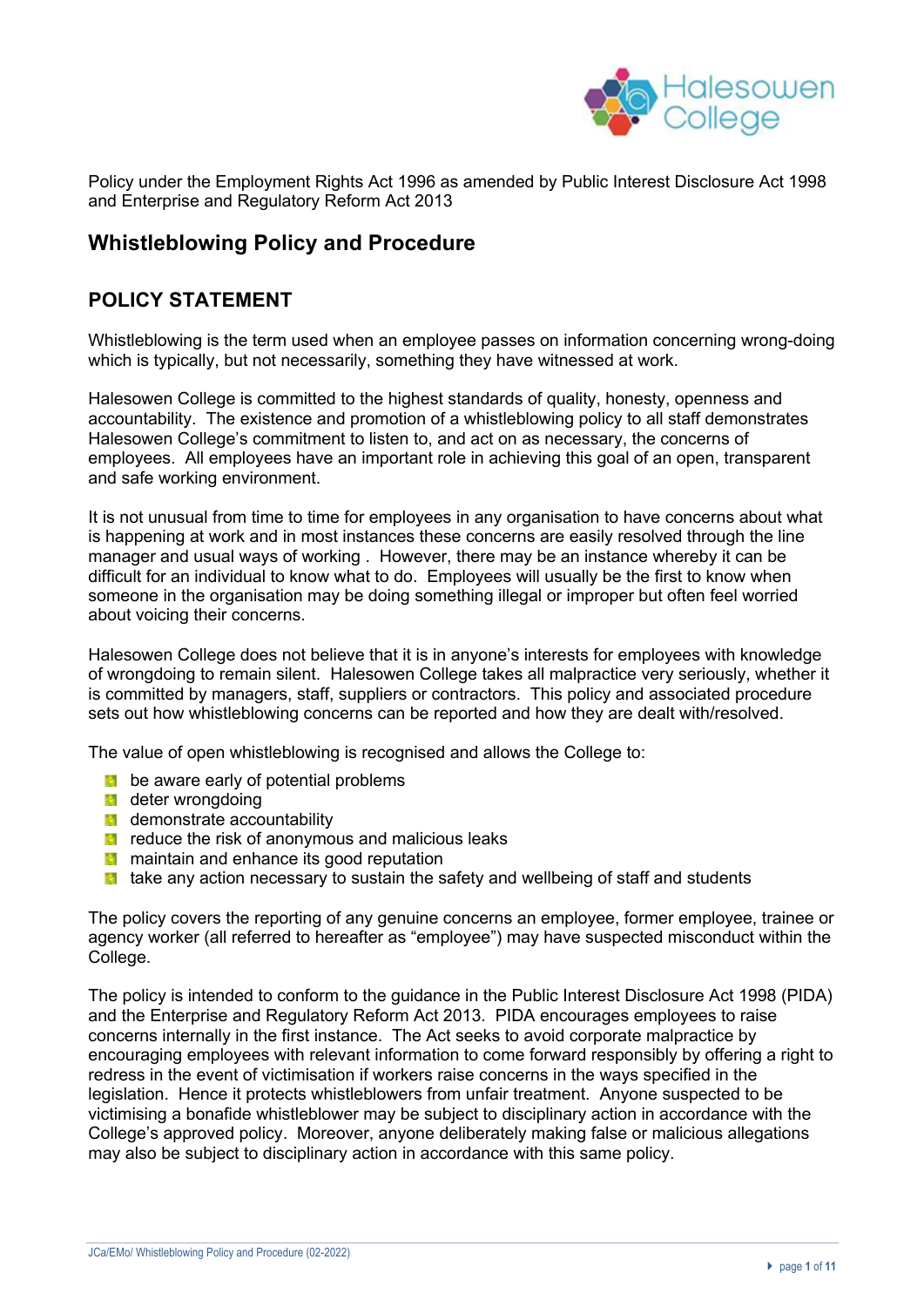The Whistleblowing Policy incorporates the recommendations of the Nolan Committee which included establishing and securing a climate of openness in which staff can raise legitimate and serious concerns without fear of reprisal. This policy reflects the guidance in the document "Whistleblowing; Guidance for Employers and Code of Practice" issued by the former Department for Business Innovation and Skills and the Post 16 Audit Code of Practice . Whistleblowing has become a key component in the College's approach to Corporate Governance and a crucial element in risk management.

This policy does not form part of any employee's contract of employment and it may be amended at any time.

Policy

#### **Purpose**

The purpose of this document is:

- To provide systems and processes to respond quickly and effectively to concerns which cannot be investigated/resolved through the usual line management structure
- To outline how the legislation impacts on Halesowen College
- To be clear about roles and responsibilities
- To provide instruction how and to whom concerns should be reported both internally and externally.

This policy forms part of suite of policies including:

- anti fraud
- gifts and hospitality
- anti-bribery
- anti-money laundering
- risk management

This document provides an explanation of the College's framework of internal controls and to provide direction and help to staff who find themselves having to deal with suspected cases of money laundering

#### **What is Whistleblowing?**

Whistleblowing is the disclosure of information about past, present or likely future wrongdoing in the public interest ie it affects others. These should be typically (although not necessarily) legitimate concerns about specified matters called 'qualifying disclosures' that relate to suspected wrongdoing or dangers at work. A qualifying disclosure is one made in the public interest by another who has reasonable belief about any of the following:

- any criminal offence (including financial impropriety such as fraud)
- improper conduct or unethical behaviour
- endangering someone's health and safety
- failure to comply with legal obligations or statues
- miscarriage of justice
- concealment of any of the above

by the employer, colleagues, contractors et al

Exclusions include personal grievances (eg bullying, harassment, discrimination or unfair dismissal) unless the case is in the public interest. Should an individual make a personal grievance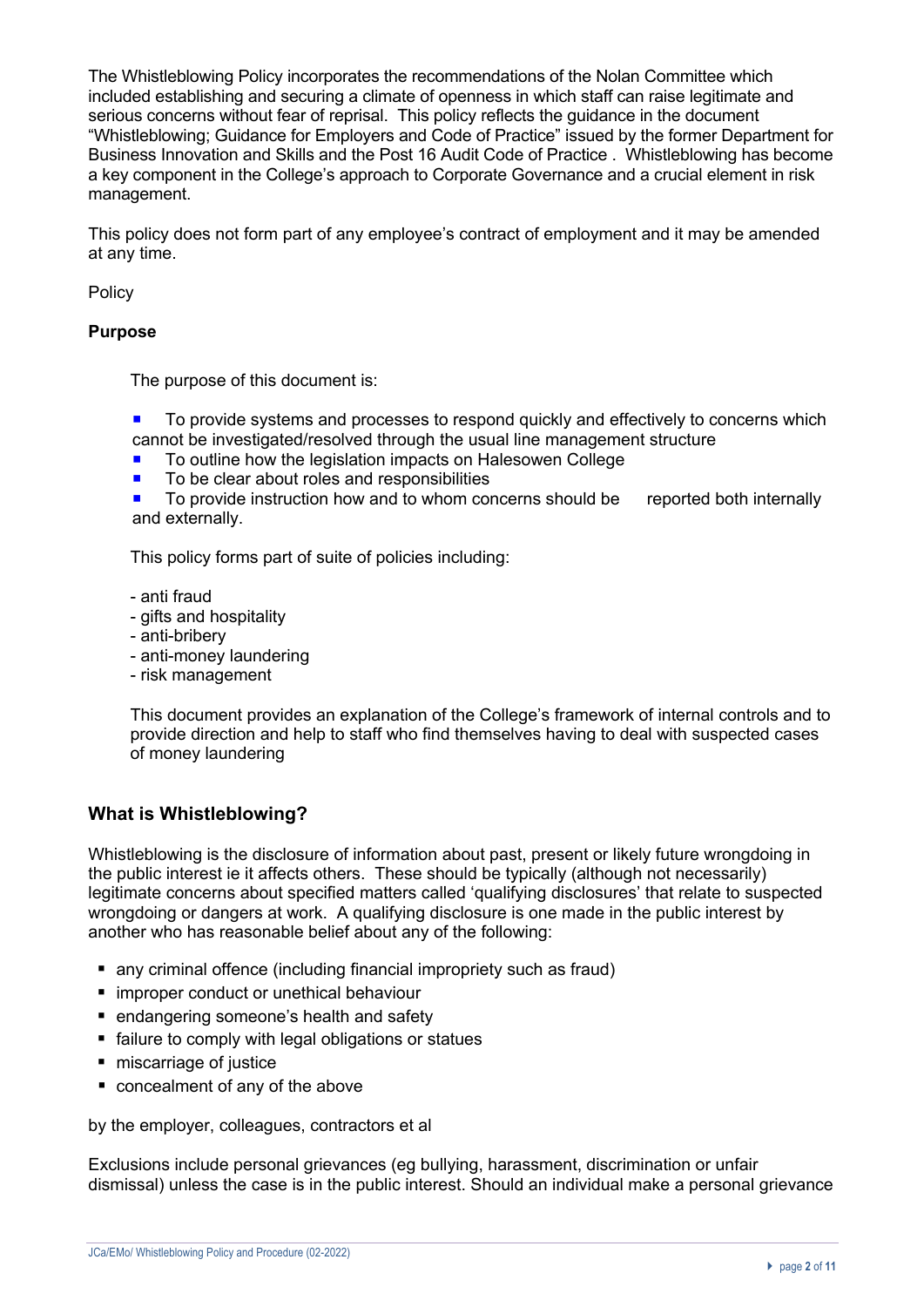or allegations of bullying, harassment, discrimination or unfair dismissal this will be dealt with in accordance with the appropriate college policy

## **Who the Policy covers**

This policy covers any person employed by, or working for the College. It includes permanent staff, sessional and casual staff, volunteers<sup>1</sup>, and employees on fixed term contracts. It also includes members of the Corporation and former employees. If there is a genuine concern, this policy is available to any person working for the College. Throughout this policy the term employee covers all categories above. A disclosure made after an individual's employment has terminated will also be protected for an unlimited period<sup>2</sup>.

#### **When is Whistleblowing to be used**

A whistleblower is a person who raises a genuine concern relating to any of the above in the public interest. To be covered by whistleblowing law the employee must reasonably believe that their disclosure tends to show past, present or likely future wrong-doing in the categories above and that they are acting in the public interest. If any persons specified above have any genuine concerns relating to suspected wrongdoing or danger affecting any of College activities it should be reported under this policy.

It may not always be clear that a particular action falls within one of the categories above and judgement must be exercised. However, Halesowen College would prefer staff to report rather than remain silent. Staff making a false report, maliciously or for personal gain may be subject to disciplinary action.

Whistleblowing is not a form of grievance procedure and should not therefore be used to raise any concerns relating to employment nor to question business decisions taken by the College. (Copies of the Grievance Procedure can be obtained from the staff hub). The grievance procedure may appropriately be used by staff who feel aggrieved due to:

- **th** terms and conditions of employment and statutory employment rights
- **d** disagreements with colleagues
- **discrimination**

In such circumstances use of the Whistleblowing Policy is highly likely to be inappropriate. Personal grievances and complaints are not generally regarded as protected disclosure and as such not covered by whistleblowing law. Employees can contact (ACAS) Advisory Conciliation and Arbitration Service and useful information can be found at www.acas.org.uk/grievances.

Moreover, the Whistleblowing Policy provides an avenue to raise any concerns regarding malpractice that the person reporting believes cannot be resolved through the usual procedures.

In accordance with the Guidance for Safer Working Practice for Adults who Work with Children and Young People May 2019 and Safer Working Practice Guidance for those working with children and young people in education settings addendum April 2020 issued by Dudley MBC, staff must acknowledge their individual responsibilities to bring matters of concern to the attention of senior management and/or relevant external agencies. Any whistleblowing concerning a safeguarding matter will be reported to the College's designated safeguarding officer and investigated/reported in accordance with relevant legislation and College policies.

The College is committed to supporting the Prevent agenda and any reported concern regarding the threat of radicalisation and/or terrorism will be reported to the College's designated

<sup>1</sup> Note that whilst this policy covers volunteers they are not afforded protection under the Public Interest Disclosure Act 1998. This legislation provides the right for a worker to take a case to an employment tribunal if they have been victimised at work or lost their job because they have blown the whistle.

<sup>2</sup> Onyango v Berkeley solicitors (2013)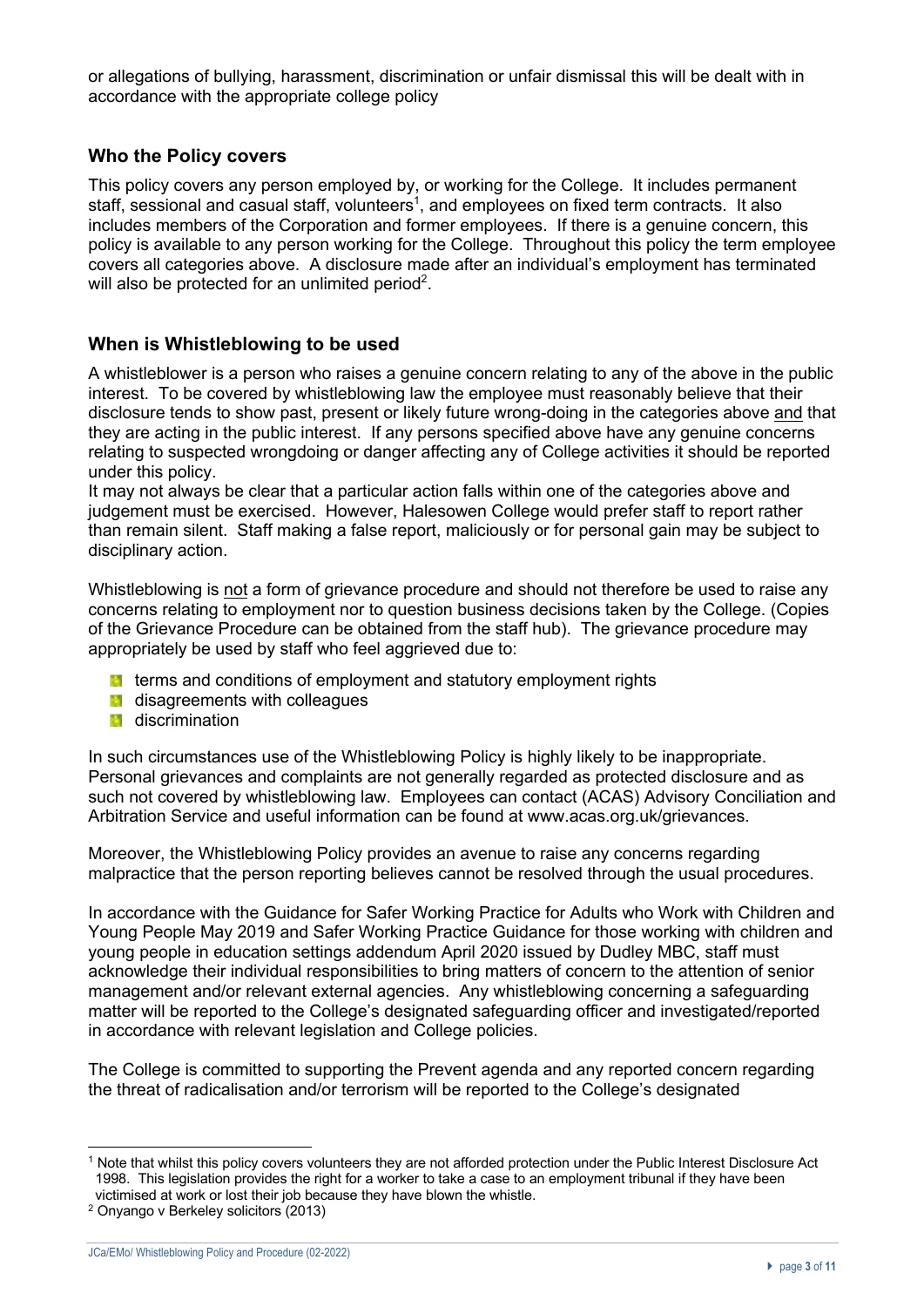safeguarding officer and investigated/reported in accordance with relevant legislation, statutory requirements and College policies.

## **College responsibilities**

The College has a responsibility to ensure that concerns and disclosure made in the public interest are well managed. All managers notified of a concern have a responsibility to ensure that concerns raised are taken seriously. The whistleblower must be kept informed of action taken by the College although the terms of the General Data Protection Regulations (GDPR) and associated College policies must be followed at all times. For example it would not be appropriate to disclose to a whistleblower the details of any disciplinary penalty issued following investigation. To this end Halesowen College endorses and aims to adhere to the data principles as enumerated in the Act; information about an individual cannot be disclosed to a third party unless that individual has given consent.

The College has a responsibility to ensure that all necessary actions are taken to resolve a genuine concern. This may include changes to procedures and methods of working.

The College has a responsibility to ensure that staff are aware of and understand the policy and associated procedures.

#### **Review**

This policy will be reviewed annually with any significant changes considered and approved by the College Leadership Team and the Audit Committee.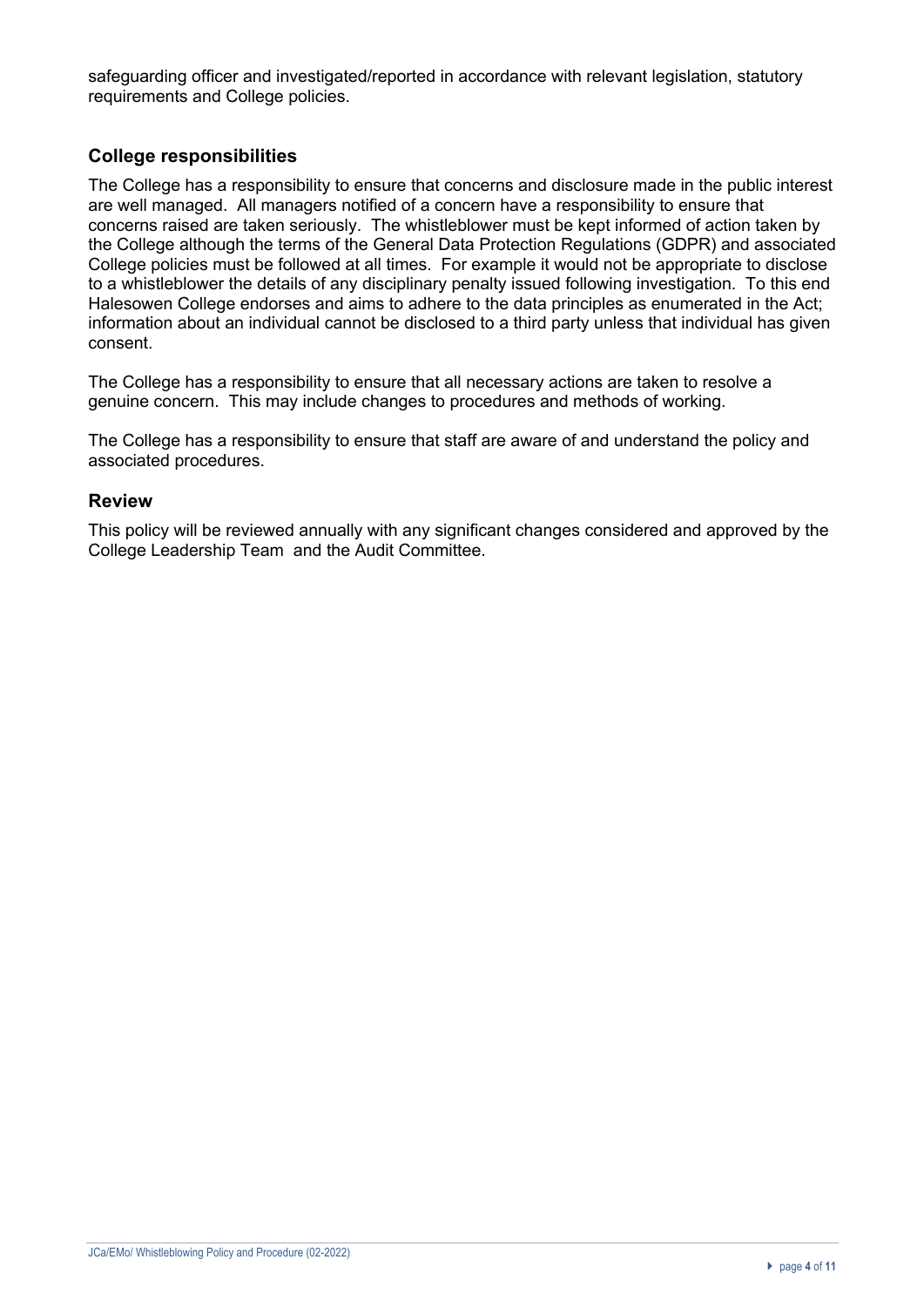

Policy under the Public Interest Disclosure Act 1998

# **Whistleblowing Policy and Procedure (01-0060)**

# **PROCEDURE**

#### **What should I do if I have a concern about wrong-doing?**

You should report it. Employees have a responsibility to raise concerns which they believe to be genuine and in the public interest.

You may be worried, feel that it is none of your business or that raising the matter may be disloyal to colleagues or managers. Also you may decide to say something to find that you have spoken to the wrong person or raised the issue in the wrong way and are not certain what to do next.

It is recognised that a decision to report a concern may be difficult, not least because you may fear reprisal from those about whose behaviour you are expressing concern. Harassment or victimisation of any kind and, thus also, of a person "whistleblowing" will not be tolerated. Every effort will be made to protect you when you raise a genuine concern in the public interest. Halesowen College does not expect you to have absolute proof of any misconduct or malpractice that you report. However, you will need to be able to show the reasons for your concern. This procedure also clearly states who you may speak to and how to raise/escalate your concern.

## **Checklist of dos and don'ts**

The College openly encourages all employees and others connected with the College to come forward with any genuine concerns. As such:

#### **Do**

- $\Box$  report your concern promptly
- $\Box$  note any documentary evidence
- $\blacksquare$  follow the procedure

#### **Don't**

- $\Box$  do nothing
- $\Box$  be afraid to raise concerns
- $\Box$  approach or accuse individuals directly
- $\Box$  try to investigate yourself
- $\Box$  use whistleblowing to pursue a grievance
- $\Box$  make false/vexatious allegations

#### **Your wellbeing**

The College is committed to the Whistleblowing Policy and gives assurance that anyone raising a genuine concern under this policy will not be penalised or disadvantaged in any way for doing so, it does not matter if you are mistaken. However, the College does not extend this assurance to someone who maliciously raises a concern that they know is untrue. Indeed staff raising false or vexatious allegations may be subject to disciplinary action. All members of College staff assigned responsibility for conducting an investigation under this policy have access to appropriate advice and guidance from the senior team and independent auditors and solicitors as appropriate.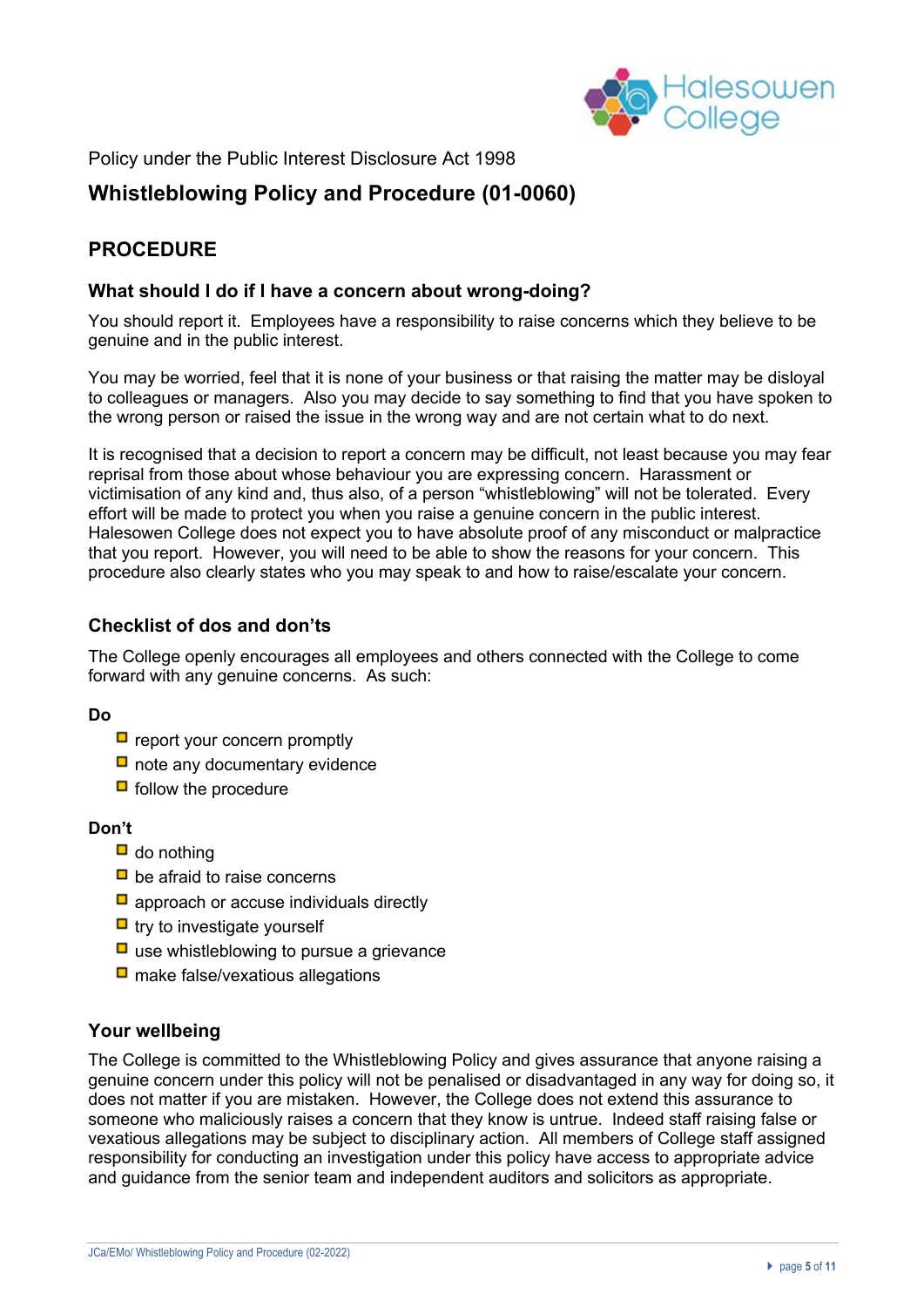## **Confidentiality**

The College will not tolerate the harassment and victimisation of anyone raising a genuine concern. You will be encouraged to give your name when you whistleblow. Anonymous information may be acted upon but when disclosure is made anonymously it is difficult to pursue. No follow up questions can be posed as the whistleblower often cannot be contacted. Employees should note that by making an anonymous disclosure it is more difficult to qualify for protection as a whistleblower. The College will take reasonable steps to investigate any anonymous allegations and to ascertain if they are vexatious or genuine.

A tip-off may also be considered provided that it can be corroborated by independent evidence.

If you ask the College to protect your identity this will not usually be disclosed without your consent. However, you must appreciate that the investigation process may have to reveal the source of the information and a statement by you may be required as part of the evidence gathered.

If the situation arises where the College is not able to resolve the concern without revealing your identity; for example because evidence is needed in Court, we will discuss with you how to proceed.

Managers dealing with whistleblowing concerns will be briefed by a senior manager to ensure they understand how to handle the disclosure and protect personal information.

## **Stages of Procedure**

## **Stage 1**

Initially, in accordance with normal working practice, you should raise any concern you have with your immediate manager or their manager; stating that this matter is officially raised under the Whistleblowing Policy. This can be verbal or in writing/e-mail. However, this depends on the seriousness and/or sensitivity of the matters causing you concern and who you think might be involved in any wrong-doing. If you believe that it is inappropriate to involve either your line manager or their manager, such a concern should be reported to a Senior Postholder (Principal; Deputy Principal; Vice Principal / Chief Operating Officer).

The whistleblower may wish to take advice from a trade union or similar before making an allegation although this should not delay the reporting of a concern.

Managers must listen carefully to the allegations and avoid making a judgement at this stage. The manager should record the details of the meeting where the concern is raised. All concerns raised with them under this policy must be reported immediately to the Vice Principal/ Chief Operating Officer who at this stage will be ultimately responsible for the investigation (although this may be delegated), consideration of the allegations and determination of the appropriate course of action.

The first issue to be determined is whether the concerns should be treated under the Whistleblowing Policy or whether another route would be more appropriate. For the concern to be considered under the whistleblowing policy, the whistleblower must have reasonable belief that it is disclosed in the public interest.

The Vice Principal/ Chief Operating Officer will adhere to the conditions of the College Anti-Fraud Policy and Response Plan. She shall inform any third parties eg audit, as appropriate, and also inform the Principal and Chair of the Audit Committee of the allegation. The Vice Principal/ Chief Operating Officer will nominate an officer to conduct the investigation. Wherever the issue is a whistleblowing concern the number of people involved should be kept to a minimum. The Corporation shall be informed through the Audit Committee via a regular reporting procedure,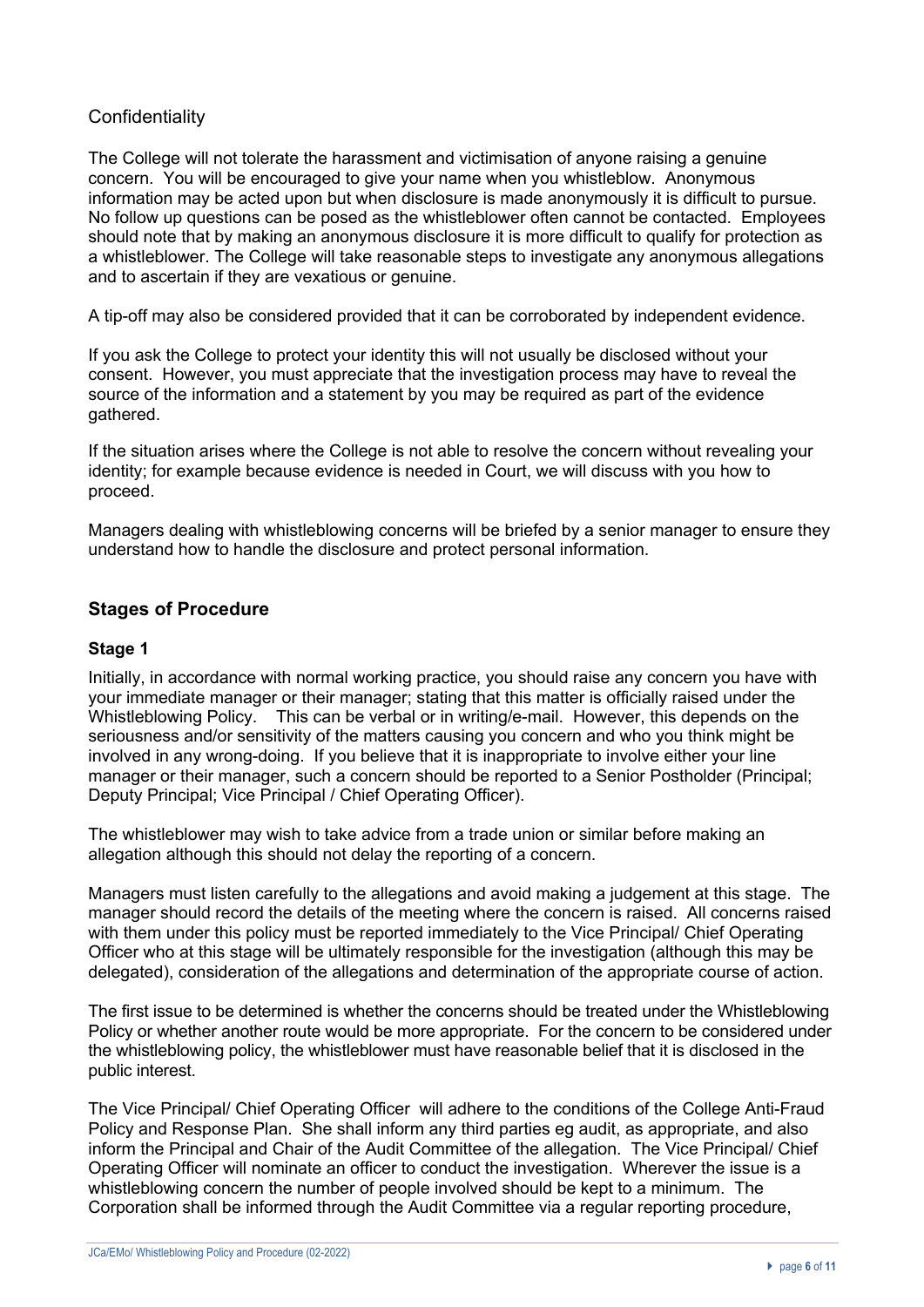backed by a complete record of instances, although the Principal and/or Chair of Audit may also inform the Chair of the Corporation directly if appropriate.

#### **Stage 2**

Should adhering to stage one prove unsuccessful or you believe, for good reason, that it is inappropriate to raise a concern in this manner, you may approach one of the following designated officers directly:

The Clerk to the Corporation The Clerk to the Corporation Jennifer Sunter (0121 602 7604) The Chair of the Audit Committee **Helene Jones (number)** Chair of the Corporation **Chair of the Corporation** Jo Chilton (number)

The concern will then be referred on to the Corporation via the Audit Committee or Audit Committee Chair who will be responsible for the investigation (although this may be delegated), consideration of the allegations and determination of the appropriate course of action. Third parties will be informed as appropriate by a representative of the Corporation.

You may invite your trade union representative, professional association representative or a work colleague to accompany you when you raise a concern at any stage in the process.

## **Reporting a Concern Externally**

There may be circumstances where employees feel unable to raise a concern internally. It is possible to report externally when you have a justifiable concern that the issue would not be dealt with properly by the College and/or the College would be constrained in its stakeholder relationships or statutory powers to address the concern adequately. Disclosures must be in the belief that the information shows malpractice and made to a prescribed person or body. Should you choose this pathway then you must ensure that you have chosen the correct person or body for your issue such as an appropriate regulator with responsibility for the matter raised. For example;

- Health and Safety Executive
- Environment Agency

Information for whistleblowing employees can be found at www.gov.uk/whistleblowing

Staff may also blow the whistle by seeking advice from a legal advisor or reporting to a Member of Parliament. Prescribed persons will have individual policies and procedures for handling concerns and complaints. These are usually accessible on their website.

Further information can be obtained from Protect (formerly Public Concern at Work) the Whistleblowing Charity whooffer an advice line. You can contact their advice line on 020 3117 2520 or visit their website wwww.protect-advice.org.uk

Anyone who is considering making an external disclosure should take advice to ensure that it falls within the provisions of the legislation and that all internal procedures have been exhausted or are not appropriate.

It is not recommended to approach the media with any concerns as in most cases you would lose your whistleblowing legal rights.

#### **Independent confidential advice**

BHSF provide a confidential helpline for employees on a range of issues. This service is available 24 hours a day 365 days a year and can be contacted on 0800 107 6145. BHSF may be able to offer some independent and confidential advice.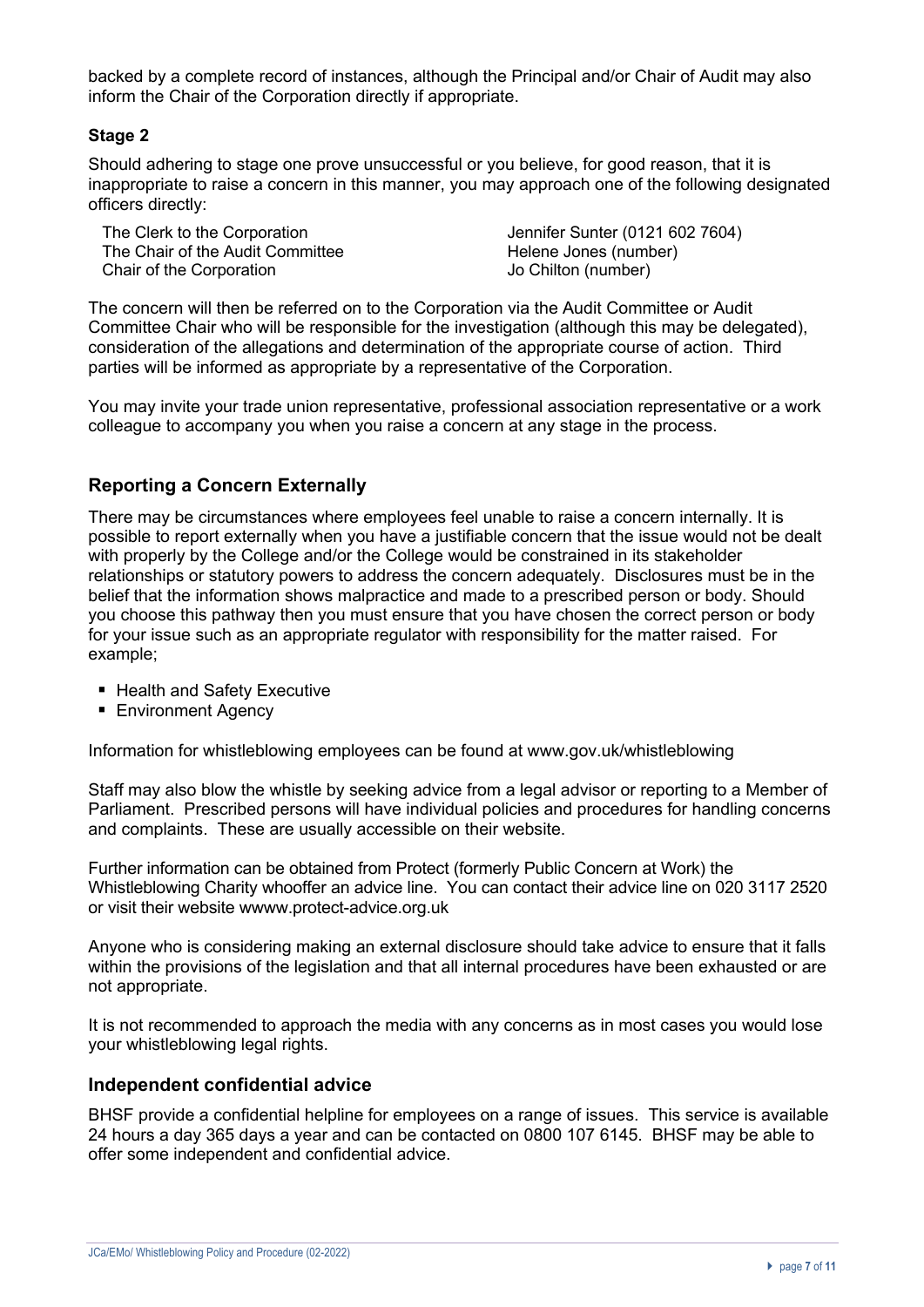## **What will happen?**

After a concern has been raised internally, initial enquiries will be made to decide whether an investigation is appropriate and, if so, to determine the form it should take. An investigating officer will be appointed as appropriate. All qualifying disclosures made by employees will be subject to the whistleblowing procedure.

Any action will depend upon the nature of the concern you have raised and the stage of the process. It may:

- be investigated internally
- be investigated by the College's Internal Auditors, TIAA
- be referred to the Police
- be referred to the Financial Statements and Regularity Auditors (RSM UK)
- form the subject of an independent enquiry
- be a combination of the above

The investigating officer will contact you within two working days to:

- acknowledge the receipt of your concern
- indicate *broadly* how the matter will be dealt with
- assure you in writing that a complete account of procedures followed will accompany the final response

The investigator(s) have a responsibility to:

- take concerns seriously and investigate fully and objectively
- recognise that raising the concern can be a difficult experience
- seek advice as appropriate
- establish whether there is any evidence
- recommend/take action promptly

Any correspondence will be sent to your home address or given to you in person and not distributed via the College's internal post. It may be emailed to you with your permission.

The matter will be resolved as quickly as possible. Unless legal constraint prevents it you will be informed about the outcome of any investigation, however, the College must operate within the constraints of the General Data Protection Regulations.

When dealing with disclosures, the investigating officers must:

- have a facility for anonymous reporting
- treat all disclosures made seriously and consistently
- make arrangements for an officer, independent to the investigation, to provide support to the employee during what can be a difficult or anxious time with access to mentoring, advice and counselling
- reassure the whistleblower that their disclosure will not affect their position at work (unless the allegation is vexatious)
- document whether the whistleblower has requested confidentiality
- manage the expectations of the whistleblower in terms of what action and/or feedback they can expect as well clear timescales for providing updates
- produce a summary of the meeting for record keeping purposes and provide a copy to the whistleblower
- allow the worker to be accompanied by a trade union representative or colleague at any meeting about the disclosure, if they wish to do so
- § provide support services after a disclosure has been made such as mediation and dispute resolution, to help rebuild trust and relationships in the workplace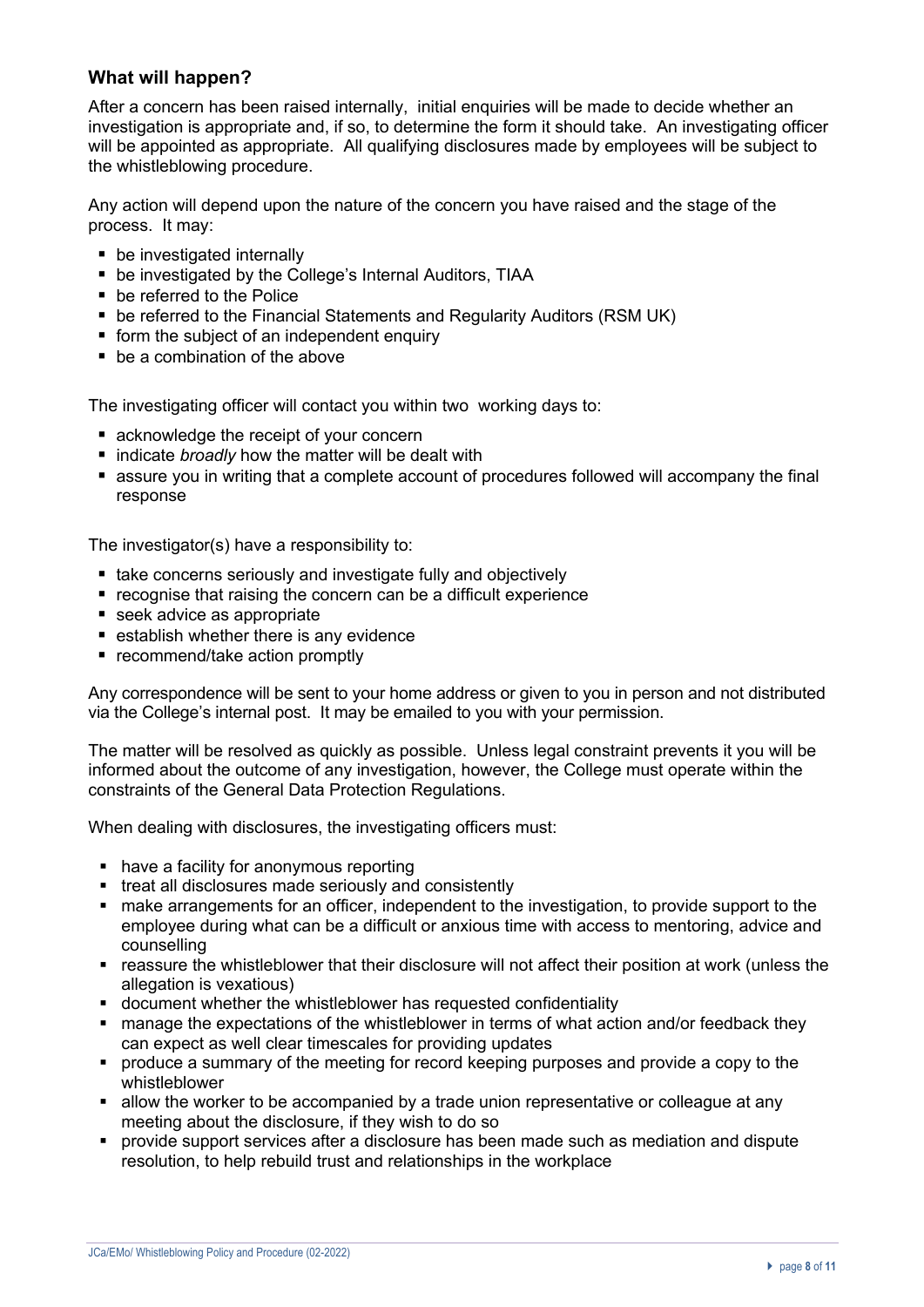■ stop the investigation if evidence gained suggests that this is a matter for the police or other statutory agency for example HMRC. The case must be referred to the appropriate authority at this point

#### **What do I do if I am not happy with the way my concerns are being handled?**

If you consider for good reason that the manager to whom you have reported a concern at stage one of the procedure has not handled your concern effectively then you may escalate the issue to stage two.

Should you at stage two have good reason to believe that your concern is still not being dealt with satisfactorily then you may wish to consider raising your concern externally.

#### **What protection do I have if I raise a concern under this procedure?**

If you make an allegation, but it is not confirmed by the investigation, no action will be taken against you unless it was vexatious. If you believe that you do suffer detriment as a result of whistleblowing you have the right to submit a grievance or complaint as appropriate. However, if you knowingly make false or vexatious allegations, disciplinary action against you may be taken. If you feel that you have been unfairly treated as a result of whistleblowing you may ultimately take your case to an employment tribunal. Information can be found at www.acas.org.uk or telephone 0300 123 1100.

#### **Reviewing and Monitoring**

Summary details of any disclosure made under this policy will be reported to the Audit Committee. The Audit Committee has an important role in the management of risk and a culture of transparency with effective whistleblowing procedures are key to the risk framework.

## **Related Policies**

- Anti-Bribery Policy
- Disciplinary Policy
- Anti-Fraud Policy
- Financial Regulations

*Note: These procedures are not intended to impede normal informal and formal communication between staff, management and governors.*

#### **Review**

| <b>Reviewed/Approved</b> | By              | <b>Date</b> |
|--------------------------|-----------------|-------------|
| Updated by               | Jacquie Carman  | 18.02.2022  |
| Approved by              | <b>CLT</b>      | 07.03.2022  |
|                          | Audit Committee | 08.03.2022  |
|                          | Corporation     | 30.03.2022  |
| <b>Next Review Date</b>  |                 | 01/02/2022  |
| Website                  | Yes / No        | Yes         |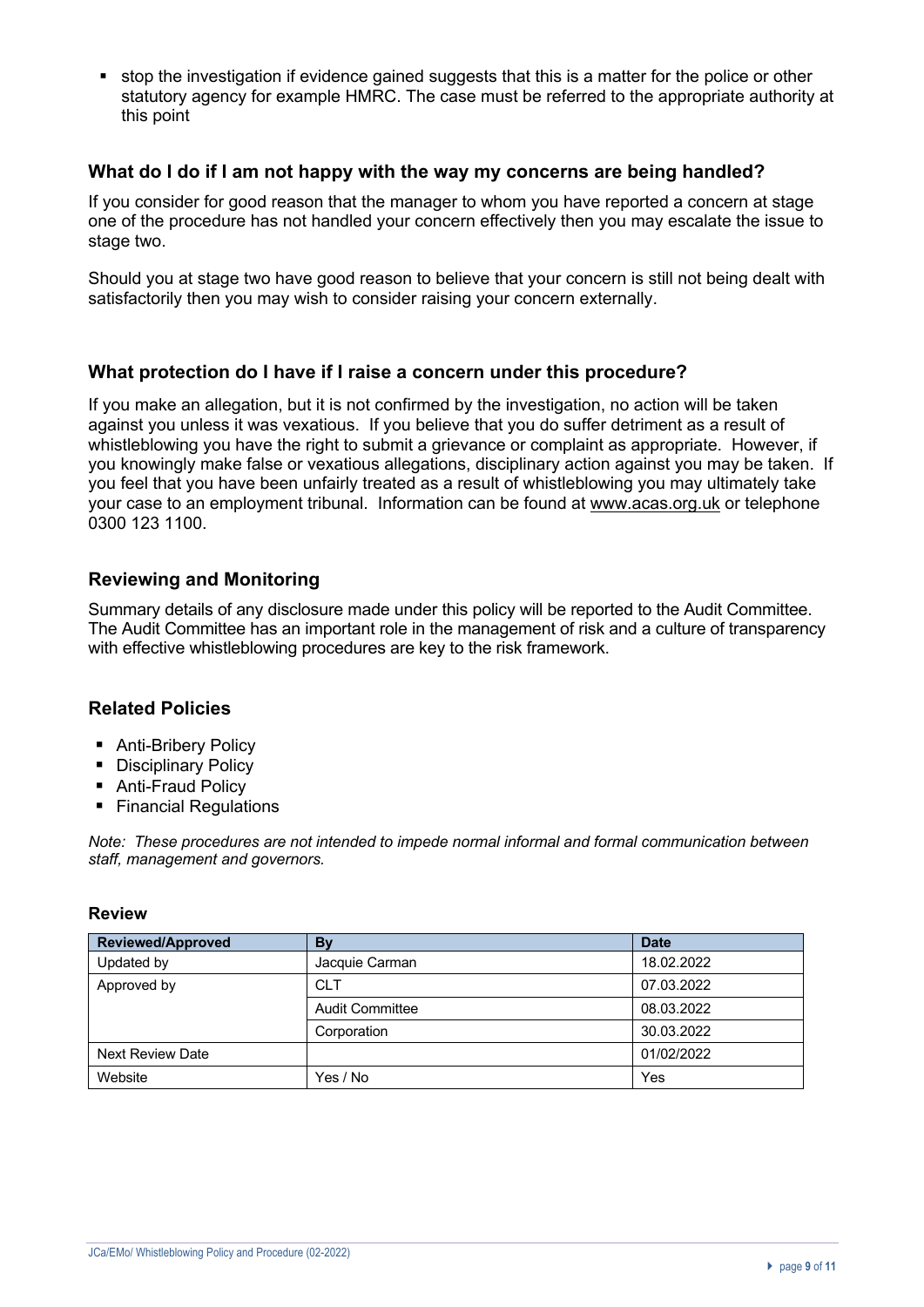# **Appendix A**

| No.            | <b>Aspect</b>                                                                                                                                                    | <b>College Response</b>                                                                                                                                 | <b>Actions</b>                                                                                            | <b>By Whom</b>                                                               | When       |
|----------------|------------------------------------------------------------------------------------------------------------------------------------------------------------------|---------------------------------------------------------------------------------------------------------------------------------------------------------|-----------------------------------------------------------------------------------------------------------|------------------------------------------------------------------------------|------------|
| 1              | Have a whistleblowing policy or<br>appropriate written procedures in<br>place                                                                                    | The College has a policy in place<br>which was reviewed in February<br>2022-2022.                                                                       | <b>Present to Audit Committee</b><br>and Corporation                                                      | Vice Principal/ Chief<br><b>Operating Officer</b>                            | March 2022 |
| 2              | Ensure the whistleblowing policy<br>or procedures are easily<br>accessible to all workers                                                                        | A leaflet has been developed to<br>raise awareness and the policy is<br>on the hub. Leaflets to be<br>distributed to staff and training put<br>in place | Refresh leaflet and<br>redistribute through staff<br>newsletter<br>Conduct training for all staff         | Vice Principal/ Chief<br><b>Operating Officer</b>                            | March 2022 |
| 3              | Raise awareness of the policy or<br>procedures through all available<br>means such as staff engagement,<br>intranet sites, and other marketing<br>communications | As above, the leaflet will raise<br>awareness and provide practical<br>information.                                                                     | Work with Protect on the<br>Whistleblowing benchmark<br>which will aid the College<br>reach best practice | Vice Principal/ Chief<br>Operating Officer and<br><b>HR Business Partner</b> | May 2022   |
| 4              | Provide training to all workers on<br>how disclosures should be raised<br>and how they will be acted upon                                                        | All staff received training as part of<br>staff briefings. This will now be<br>refreshed.                                                               | Training for staff                                                                                        | <b>Staff Development</b><br>Director/                                        | May 2022   |
| 5              | Provide training to managers on<br>how to deal with disclosures                                                                                                  | No specific training has been held<br>for Managers.                                                                                                     | Training for managers at<br>support staff meeting and<br>faculty board.                                   | Vice Principal/ Chief<br><b>Operating Officer</b>                            | May 2022   |
| 6              | Confirm that any clauses in<br>settlement agreements do not<br>prevent workers from making<br>disclosures in the public interest                                 | In place                                                                                                                                                | N/A                                                                                                       | N/A                                                                          | N/A        |
| $\overline{7}$ | Ensure the whistleblowing policy<br>or procedures clearly identify who<br>can be approached by workers                                                           | A list of key contacts are in the<br>leaflet.                                                                                                           | N/A                                                                                                       | N/A                                                                          | N/A        |